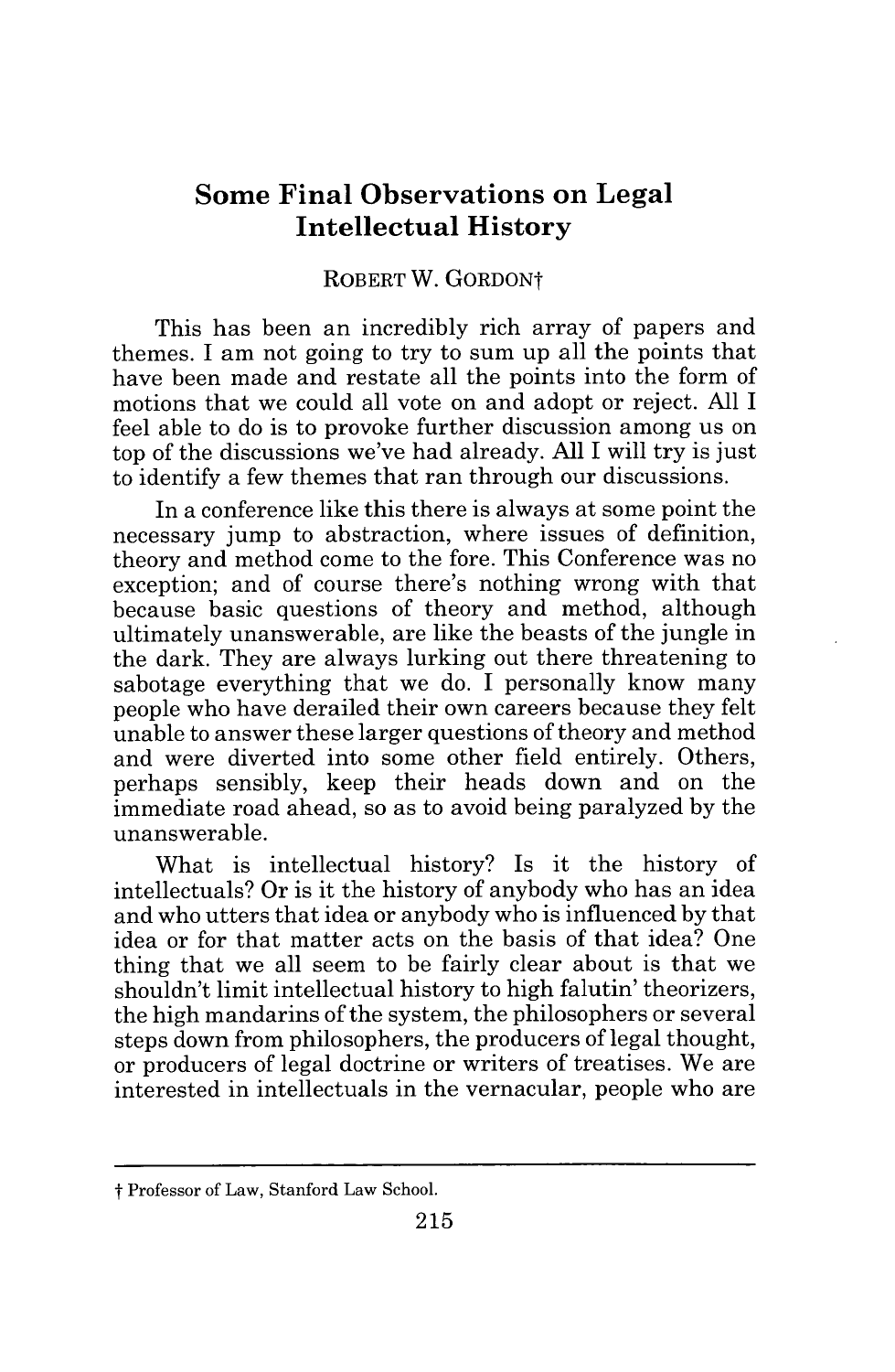arguing, justifying, categorizing, and often simply describing history.

**If** you do law, at some point people are going to ask you, "What is law?" and ask you to distinguish law from non-legal phenomena. Usually, this is not a productive endeavor because one just has to be clear at the outset what your working conceptions are going to be for a particular project what you are going to describe as law and what you are not going to describe as law. **If** you are a believer, as many of us are, in notions of legal pluralism, then you believe that there are plural sovereigns in society and they all make some kind of law. "What is law?" is a question much like "Who is an intellectual?" You are going to come across folks who, simply **by** enacting a custom, or adapting or modifying one-like Laura Edwards's women and slaves, people with little official legal personality making claims of right with respect to acting as law makers of a particular community.

So sometimes we just have to distinguish what level and order of law we are talking about. **If** you get very strict about restricting law to law made and enforced **by** state officials, then you would face challenges such as one **I** used to hear as a law teacher: "But that's not law!" What were you talking about to elicit such a question? You might have been talking about tax. Or you were talking about policy-making lobbyists who come to a legislature with draft legislation and somebody says, "That's not law!" **Of** course, it proposes to be law, it wants to be law. Again, **I** think if one can for a particular project try to settle these definitional and conceptual issues with some stipulations at the beginning **I** think one avoids a lot of problems.

Capitalism is another matter entirely. Many have tried to define capitalism and perished at the attempt. It is an extremely difficult enterprise—particularly if one attempts to come up with fairly precise technical definitions that don't reflect the purpose for which people are using the term because they are usually using it as a **big** contested cloudy cluster concept in which private owners of property or rights holders of some sort in property make basic decisions about how to combine and/or allocate, goods and services in an economy. It's clear that capitalism in this sense is consistent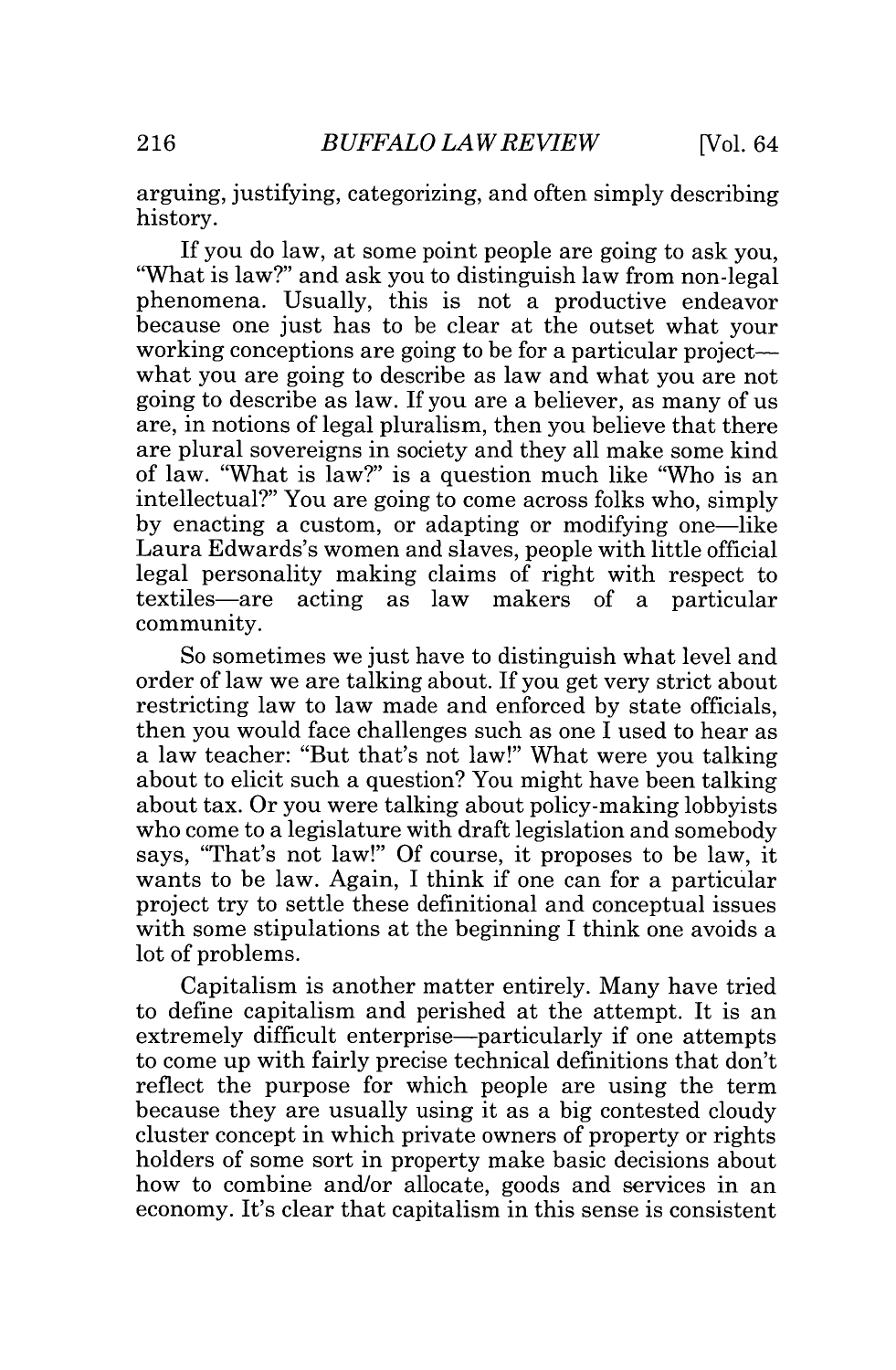with a wide variety of both cultural and governmental schemes. Sometimes capitalism in this sense exists as, for example, it **did** in China for a long time or in other communities which were in many ways authoritarian states. Even in such states there are communities of traders who are creating markets and trading there in what are **by** any reasonable definition capitalist markets. Other people use capitalism in a much more global sense. They talk about a whole system of social relations that exists on a society-wide or global level and **I** think that's probably the more conventional sense in which people talk about capitalism, as in the phrase "under capitalism"—the Marxist notion that there are certain kinds of underlying modes of production which in turn determine relations of production, these result in the social system we know of as capitalism.

In that sense what kind of concept is "capitalism"? Many of the papers here take a lot of care to try to take this very general notion apart and to reduce its determining capacity in order to specify very concretely for very particular historical locations and situations the modes and varieties of capitalism, including the modes and varieties in which capitalist relations are embedded within nation states (or legal systems or global politics) that condition and constrain and regulate their operations. It's impossible to imagine what a pure capitalist society would be like, meaning a society of markets without legal enforcement, "order without law." There's never really been such a thing. It exists only in libertarian fantasy and there's something a little endearing about these libertarian fantasies, the lengths to which they will go to try and specify in as few statements as possible the operations of these societies-and some of them are quite successful! They substitute protection gangs that you can pay for police protection; they substitute similar rackets for property protection. Critical historians or political property protection. Critical historians or political economists try to generalize these moves: to show that capitalist markets can thrive in a wide variety of legal arrangements, from societies without much in the way of centralized state capacity, which leave regulation of property relations and management of risks to clans or trades or extended kinship or religious cooperatives, to societies with very strong bureaucratic states which operate to subsidize ventures, socialize risks, and regulate harms. Such insights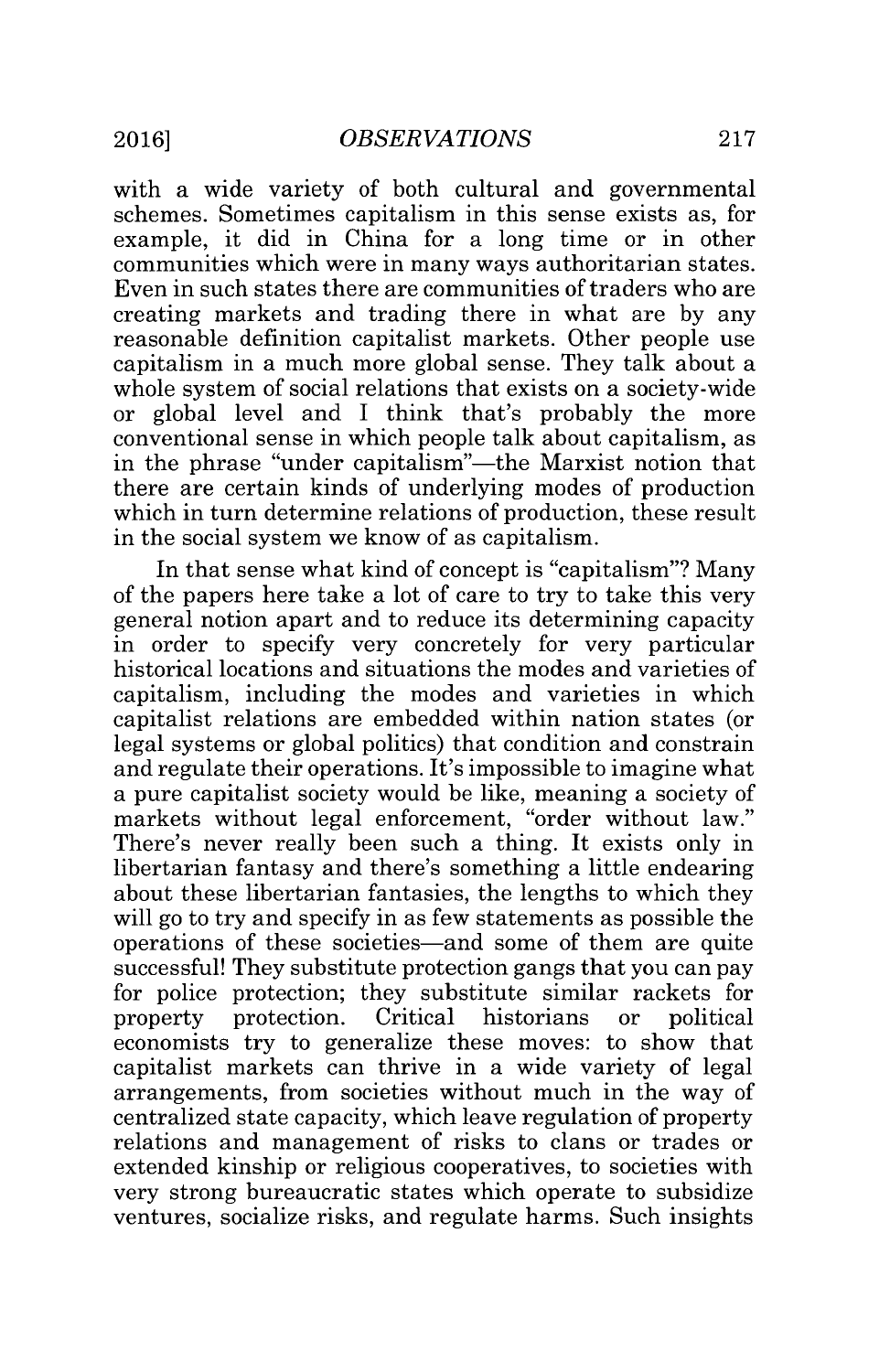as often as not serve a political project. **By** disassembling the component parts of particular forms of capitalism we try to sense of the determinacy of current<br>the illusion that some set of social arrangements-the formations we are willing to call capitalism is inevitable and always takes a single global determining form. The method is to show that all the little pieces of a capitalism have been put together through historically contingent sets of local initiatives. Markets are "embedded" in particular local practices and institutions. (At this Conference, we saw, Chris Desan, **Ajay** Mehrotra, and **Ed** Purcell deploying versions of this method.)' It makes the whole thing seem so much more manageable and changeable-alternate paths not taken are exposed **by** historical inquiry. Even if you can't now take the path that you didn't take back then because it's too late, the depiction of alternative tracks suggests possibilities for similar variations on our present condition.

Now that hopeful notion **I** think is somewhat dissipated **by** Karl Polanyi's thesis that although capitalism may beand actually is a set of quite particular arrangements, constituted **by** quite particular customary practices and legal regulations and so very variable across place and time from one place to another, *nonetheless,* people come to think of that particularity as a global determining force and that the collective reification of all of these contingent local historical practices into a giant big thing, a naturalized and objectiveseeming process or force, eventually transforms society.

Probably many of you know the wonderful book **by** Bill Reddy about labor relations in the French textile trade.<sup>2</sup> Without sentimentalizing them, Reddy shows how the labor relations are initially conceived of **by** many of these producers

**<sup>1.</sup>** Christine Desan, The Market Itself as Insider Trading (Sept. **27,** 2014) (unpublished manuscript), http://baldycenter.info/conferences/opportunities-forlaws-intellectual-history/cle.html; *see also* **Ajay** K. Mehrotra, *A Bridge Between: Law and the New Intellectual Histories of Capitalism,* 64 **BUFF.** L. REV. **1 (2016);** Edward **A.** Purcell, Jr., *Capitalism and Risk: Concepts, Consequences, and Ideologies,* 64 **BUFF.** L. REV. **23 (2016).**

<sup>2.</sup> WILLIAM REDDY, THE RISE OF MARKET **CULTURE:** THE TEXTILE TRADE **AND** FRENCH **SOCIETY, 1750-1900 (1987).**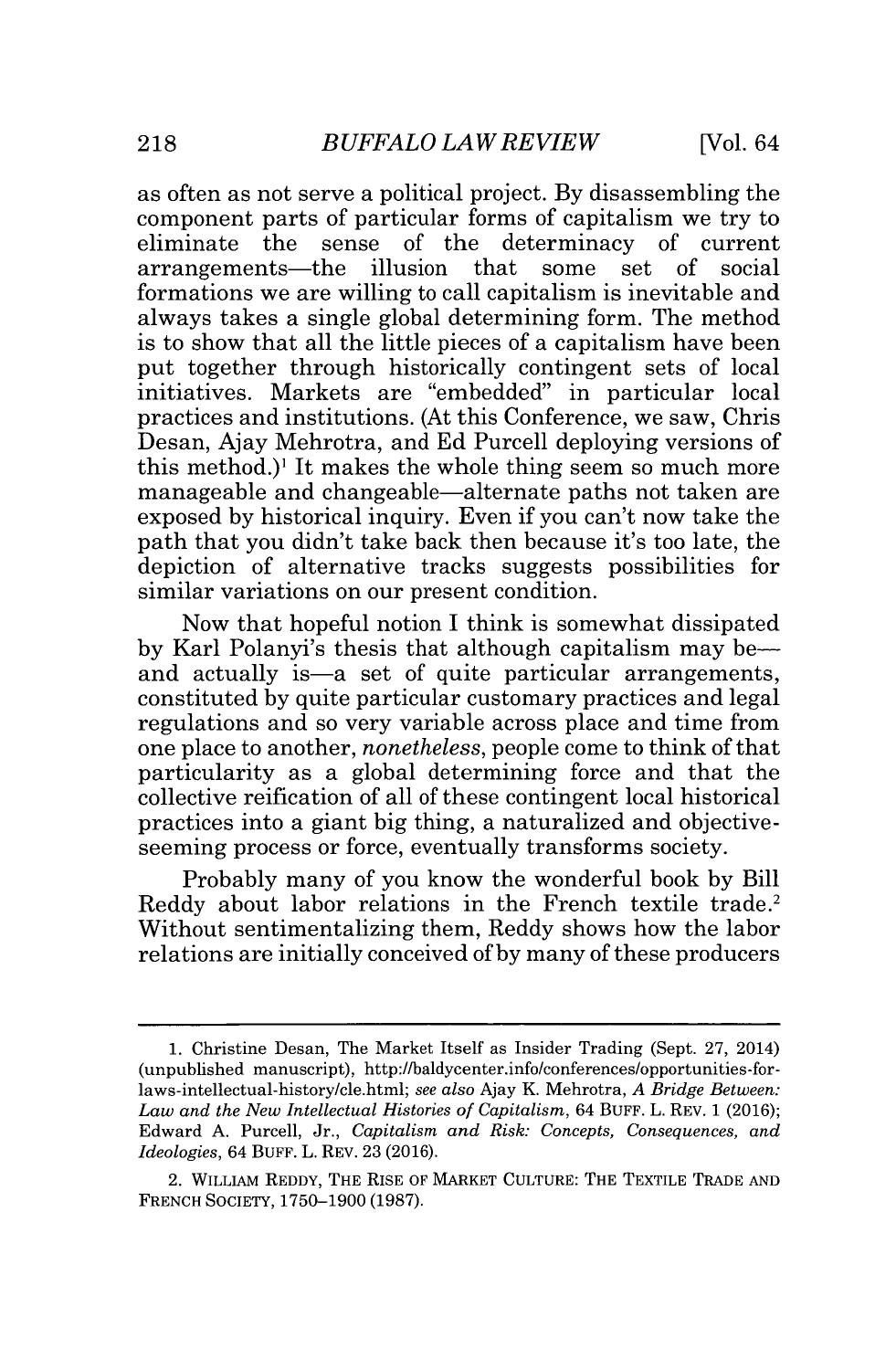as quasi-familial (this is in line with Rebecca Rix's work)<sup>3</sup> their paternal relations, their communal relations, are part of the domain of the *patron.* It's not quite clear how it happens in this account, but essentially what happens, to cut a long story short, is that market theorizing takes over. You start actually to think of your laborer as a commodity, as a factor input to production, and so that you should substitute for it. And, if you should always look for cheaper sources, you should substitute technology if that's cheaper, and, of course, most importantly (this is a sort of quasi-Marxist treatment) you cease to think of the laborers as people under your care, as members of your family or community; you commoditize them. **All** this is like a feedback effect of the reification of all of these local practices into a global determining force. At this Conference we heard of similar processes **by** which economists' ways of thinking about the economy, as being composed of the factors of land, capital and labor, become abstracted into thinking about risk.

We also saw intellectual and cultural and political and social historians trying to resist the totalizing force of the mega concept. Bureaucracy is not the uniform Weberian phenomenon that we are familiar with. It's not the kind of inevitable governing form of modernity any more than capitalism is the inevitable economic form, but a set of variable arrangements constituted in different ways. Nick Parrillo has just written an enormous book about how American bureaucracy really isn't at all like European bureaucracy.4 The people are not recruited the same way, they are not paid the same way, they don't follow the Weberian rules. Somebody might point out, "Well yeah, but it's still called bureaucracy, right?" But that insight seems typical of the special contributions historians of law and legal culture can make to debates about what constitutes the institutions and experience of modernity.

**<sup>3.</sup>** Rebecca **A.** Rix, Popular Culture: Opportunities for an Intellectual History of Transactional Lawmaking (Oct. **10,** 2014) (unpublished manuscript), http://baldycenter.info/conferences/opportunities-for-laws-intellectual-history/ cle.html.

<sup>4.</sup> NICHOLAS R. PARRILLO, AGAINST THE PROFIT MOTIVE: THE SALARY **REVOLUTION** IN AMERICAN GOVERNMENT, **1780-1940 (2013).**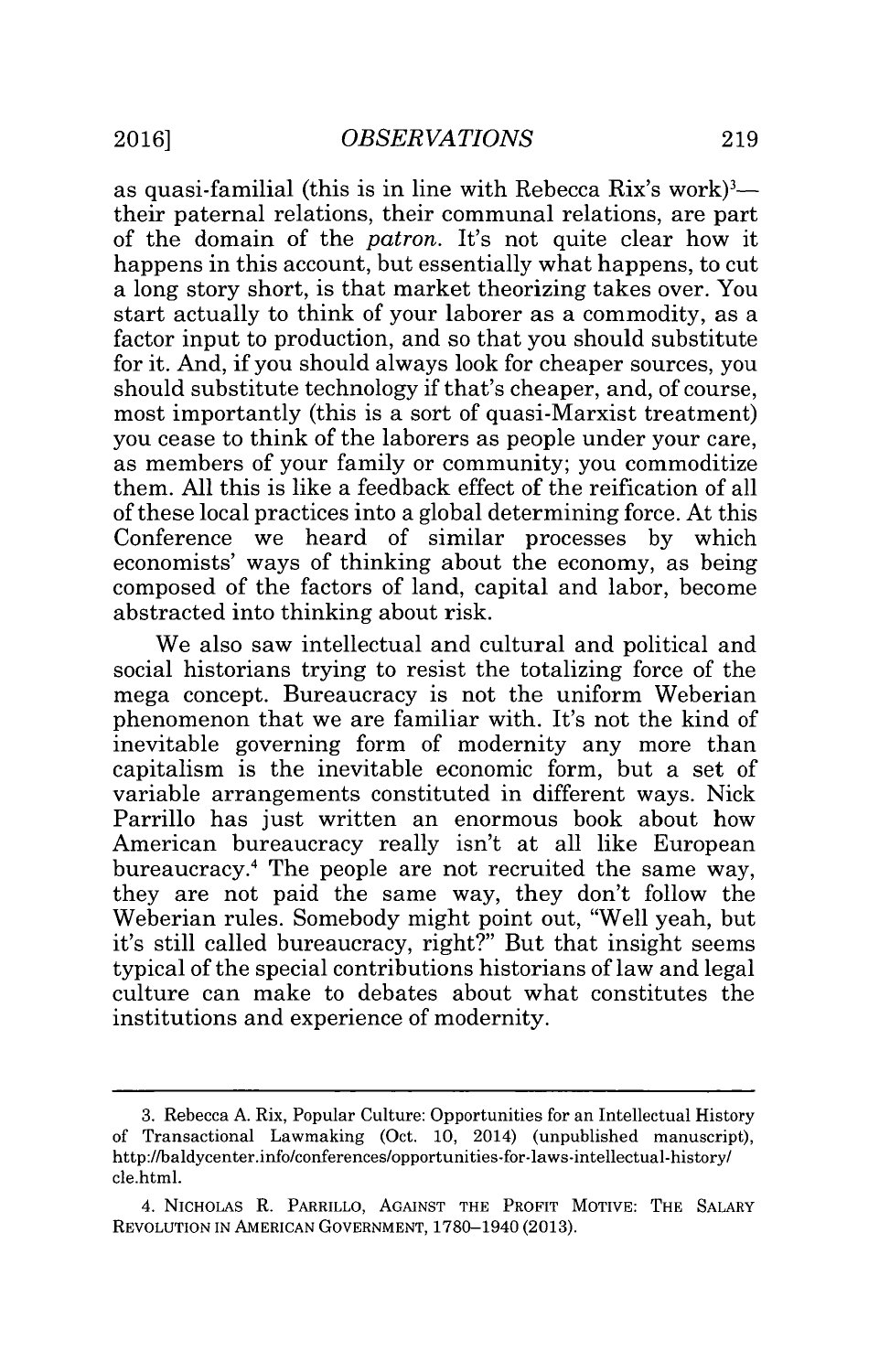Another and similar contribution is the substitution of some kinds of legal pluralism for legal centralism, challenging the view of law as emanating from the center and spreading out to various peripheries and eventually colonizing them. Laura Edwards has written a book which describes a set of local customary legal arrangements in the post-Revolutionary Carolinas which don't derive from or answer to the authority nor are derivative of centrally produced institutions or doctrine, which are not top-down, but which over time *become* top down, as lawyers bring them into a hierarchy of authority.<sup>5</sup> Then in her paper for this Conference, Laura talks to us about very local regimes of claiming and trading, of customary rights to things, these textiles-textiles as possessions which can be claimed **by** people who have no formal-legal rights to possess, textiles that are tradeable **by** people who have no rights to trade, possessions that are patrimony but also are currency.<sup>6</sup> Interestingly enough, even in Laura's narrative there is present a threat that legal centralism is going to come along and extirpate all of these cultural local practices. She didn't really say this-probably she wouldn't defend it; she shouldn't be asked to—but multiple law-making sovereigns existing side **by** side in society is the usual nature of things, not a pre-modern aberration which has been eliminated **by** the spread of capitalism and central law. If anything, **I** think these sovereigns have proliferated with the rise of private governance and new normative law-making communities which have been secreted in the interstices of the modern state.

Do the rule of law-thought of as the bringing of social relations under the control of centrally produced and theorized and rationalized law-and legal doctrine-another kind of reified thing-produce an artificially imposed order that masquerades as a real determining force, and that therefore, as Cynthia Nicoletti suggested at our Conference,

**<sup>5.</sup>** LAURA F. EDWARDS, THE PEOPLE **AND** THEIR **PEACE: LEGAL CULTURE AND** THE TRANSFORMATION OF **INEQUALITY IN** THE POST-REVOLUTIONARY **SOUTH (2009).**

**<sup>6.</sup>** Laura F. Edwards, *Textiles: Popular Culture and the Law,* 64 **BUFF.** L. REV. **193 (2016).**

**<sup>7.</sup>** Cynthia Nicoletti, *Writing the Social History of Legal Doctrine,* 64 **BUFF.** L. REV. 121 **(2016).**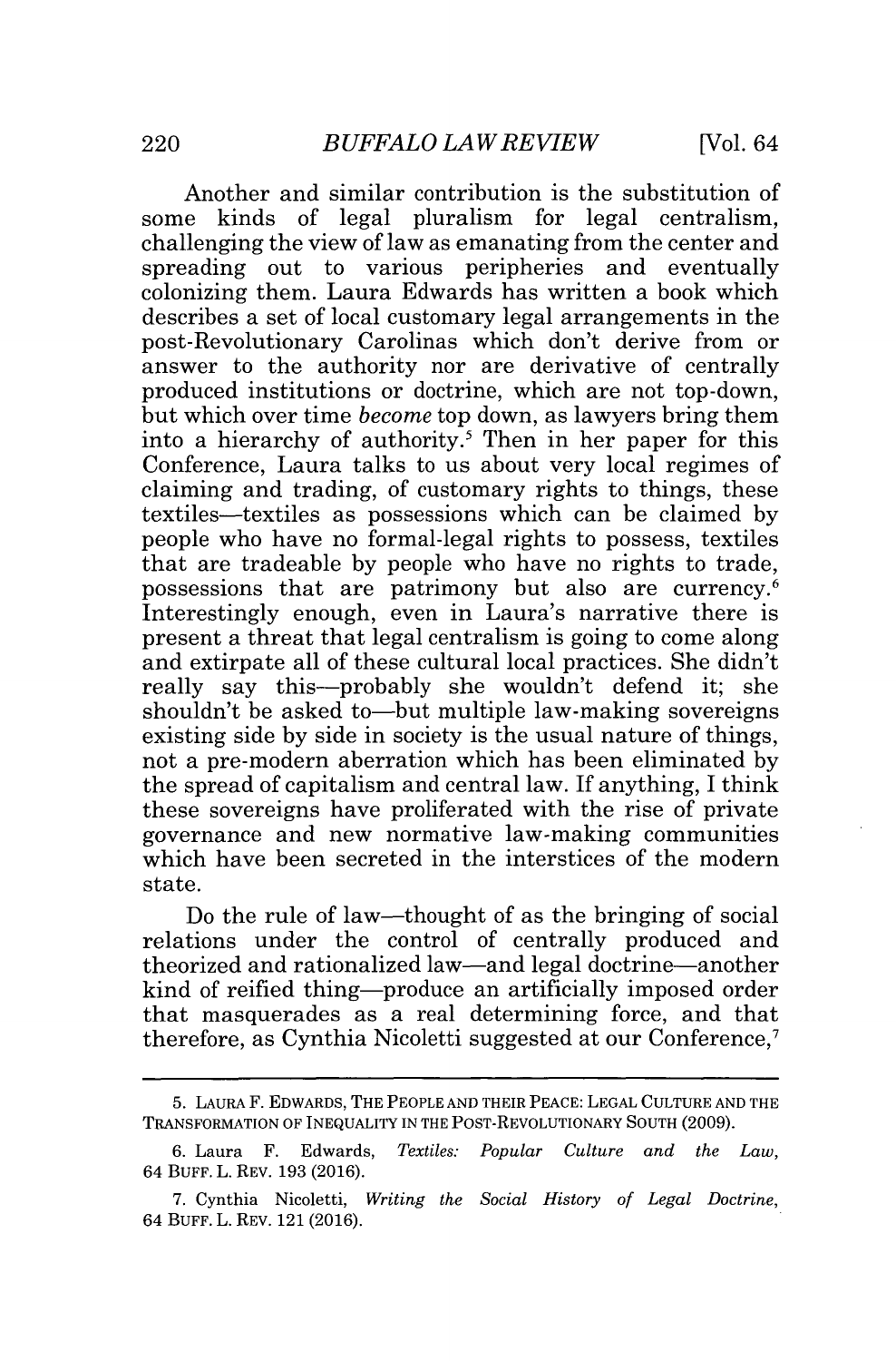may actually operate as a force in the lives of the lawyers and judges and people who believe in it? Do people come to believe that property is only what law says it is, that a harm is only real **if** the law recognizes it as a harm, that an action **is** morally justified if the law says you can do the act so long as you pay for it or its benefits outweigh its costs, and that rulefollowing is a greater good than doing particularized justice? Is the autonomy of law the kind of social construct whose force varies over time and within various legal fields? Some argue, as Chris Tomlins did at our Conference,' that the integrating concepts that used to hold together doctrines as systems have disintegrated in our own disenchanted age, so nothing is left but the rubble of past modes, selectively invoked and reinvigorated.

Generally, historians like to point to the local and customary and they like to resist the grand narrative, particularly the grand narrative of modernization. **I** put a lot of work myself into resisting the grand narrative of modernization, but some of the contributions to our Conference actually take rather a different point of view. We have Chris Desan's small private club of law makers in the Chicago exchange who are definitely engaged in a kind of topdown law-making, having arrogated to themselves the authority to define rules that through their trading can set prices for [salaries of] buyers of commodities all over America and indeed in many instances all over the world.<sup>9</sup> So hers is very much a story of the kind that Duncan Kennedy tells in his *Three Globalizations of Legal Thought <sup>1</sup> -in* which modes of lawmaking begin in relatively concentrated centers of elites and then spread out and become part of the common discourse of society generally.

One emphasis which you would expect from a group of historians of course is historicism. Every time we try to generalize categories across time we are met with the question: well, are we talking about the same things? When

**<sup>8.</sup>** Christopher Tomlins, *Organic Poise? Capitalism as Law,* 64 **BUFF.** L. REv. **61 (2016).**

**<sup>9.</sup>** Desan, *supra* note **1.**

**<sup>10.</sup>** Duncan Kennedy, *Three Globalizations of Law and Legal Thought: 1850- 2000, in* THE NEW LAW **AND** ECONOMIC **DEVELOPMENT** (David M. Trubek **&** Alvaro Santos eds., **2006).**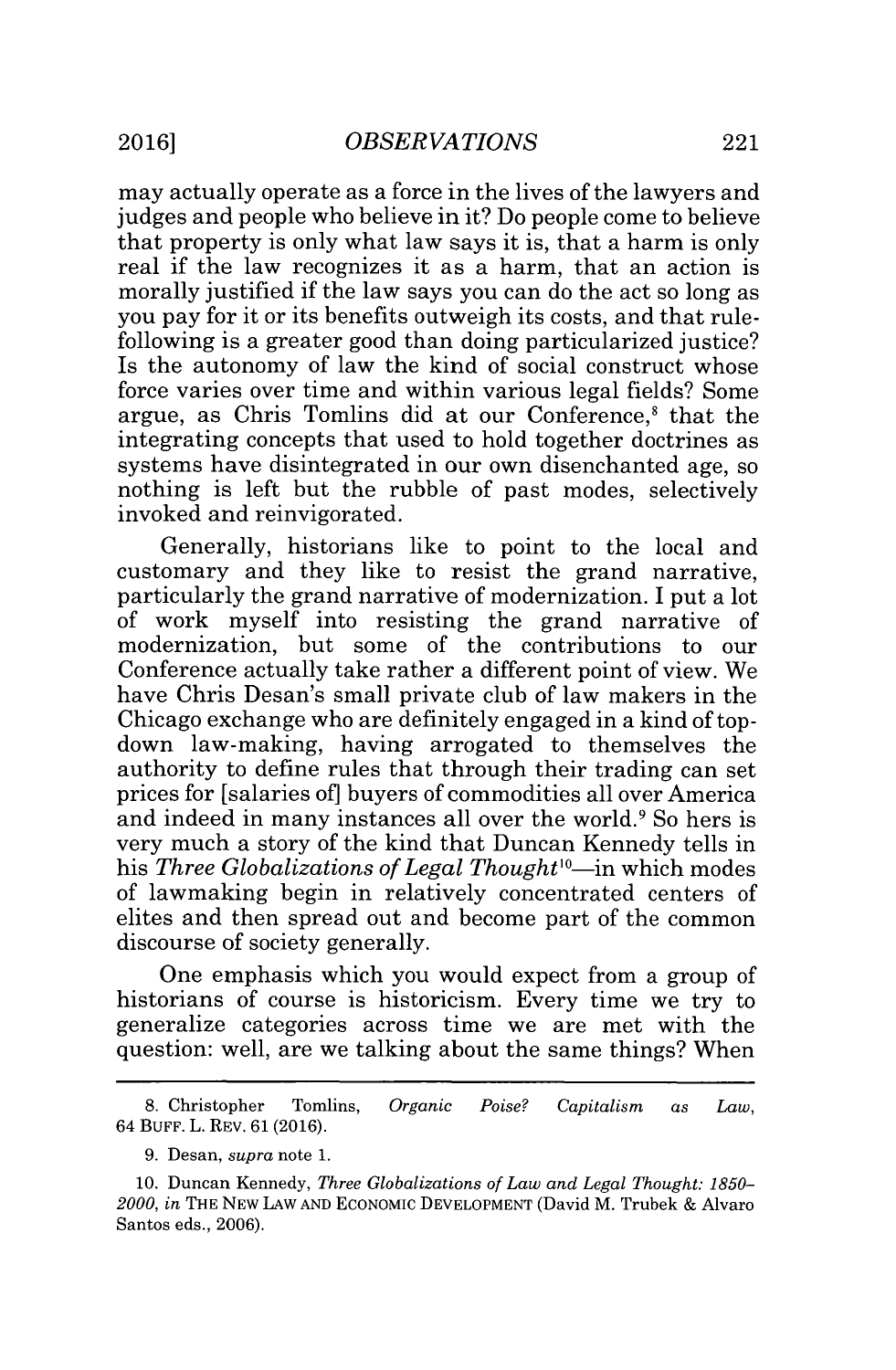we talk about, say, bureaucracy or legal doctrine in **1850** is that the same thing as bureaucracy in **1950?** Clearly it's not. Does it have enough in common so we can talk legitimately about it as if it were? Is there any way to avoid doing that? **If** people want to make statements about causality or comparative statements across societies, are such generalizations possible, given all of the local and temporal variations that are at work, that are so painstaking to point out? **I** remember once when **I** was giving the usual sort of disaggregating paper somewhere, Roberto Unger said to me something to the effect of, "You are a dangerous person; you are making comparative history impossible!" **I** said, "Well, that's a heavy responsibility." (Think of all those jobs lost. Comparative history departments—almost unbearable.) But **I** see what he meant.

Again, Chris Tomlins is, **I** think, very disturbed **by** all of this because, like other historians, legal historians read Clifford Geertz and said, "Look, what we've being doing all along is 'thick description,' which is not the same thing as constructing social-science models of causation, but is a legitimate and valuable activity." So we did more of it. Just as when historians read Thomas Kuhn and said, "This story of thought-structures, idea-clusters for explaining and making sense of experience, dissolving and reforming over time, this too is familiar. It's also what we do." At our Conference there were many suggestions that maybe we have been over-influenced by these models—that this thick description has taken us to a point where what we produce, these virtuoso descriptions of a set of cultural practices lying in pieces on the ground-is all there is: a miscellaneous jumble of practices that theorists or intellectuals (usually working for ruling elites, but not always, see, e.g., Marxism) have built into a system and attributed determining force. But, when you take it apart, you see the system is an illusion. The disassembled pieces just lie there. So what significance does the historical experience have for us other than the fact that it was? What can you make of our efforts for studying other times and places and for the present day? Does the process of critique, disaggregation, demystification, and historicizing big systems like capitalism, classical legalism, bureaucracy, centralized legal doctrine, lead simply to passivity and paralysis? One would like to think our efforts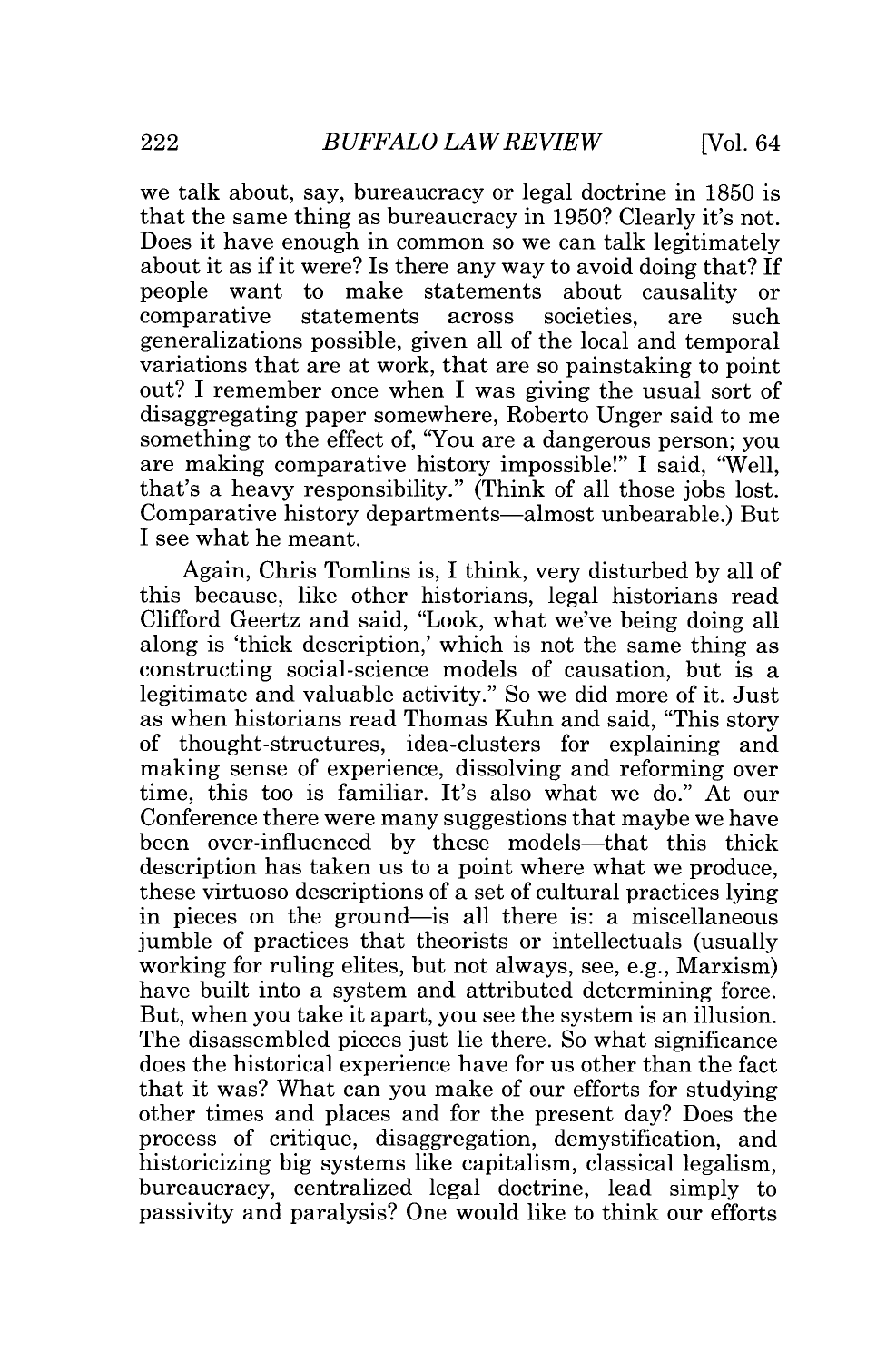would encourage people to believe that innovation will not, contrary to what conservatives (meaning here simply people who want to conserve because they fear change) believe, bring down the whole system of capitalism under the rule of law and with them everything valuable about the conditions of modernity.

Anyway, quite aside from the potential political benefits of the work presented here, it's refreshing and interesting and provocative on a whole order of magnitude above what you're likely to hear at the usual law school workshop. From talking to others there, **I** was not the only person who came out of that weekend feeling newly puzzled and perplexed about basic issues in our work, but also inspired.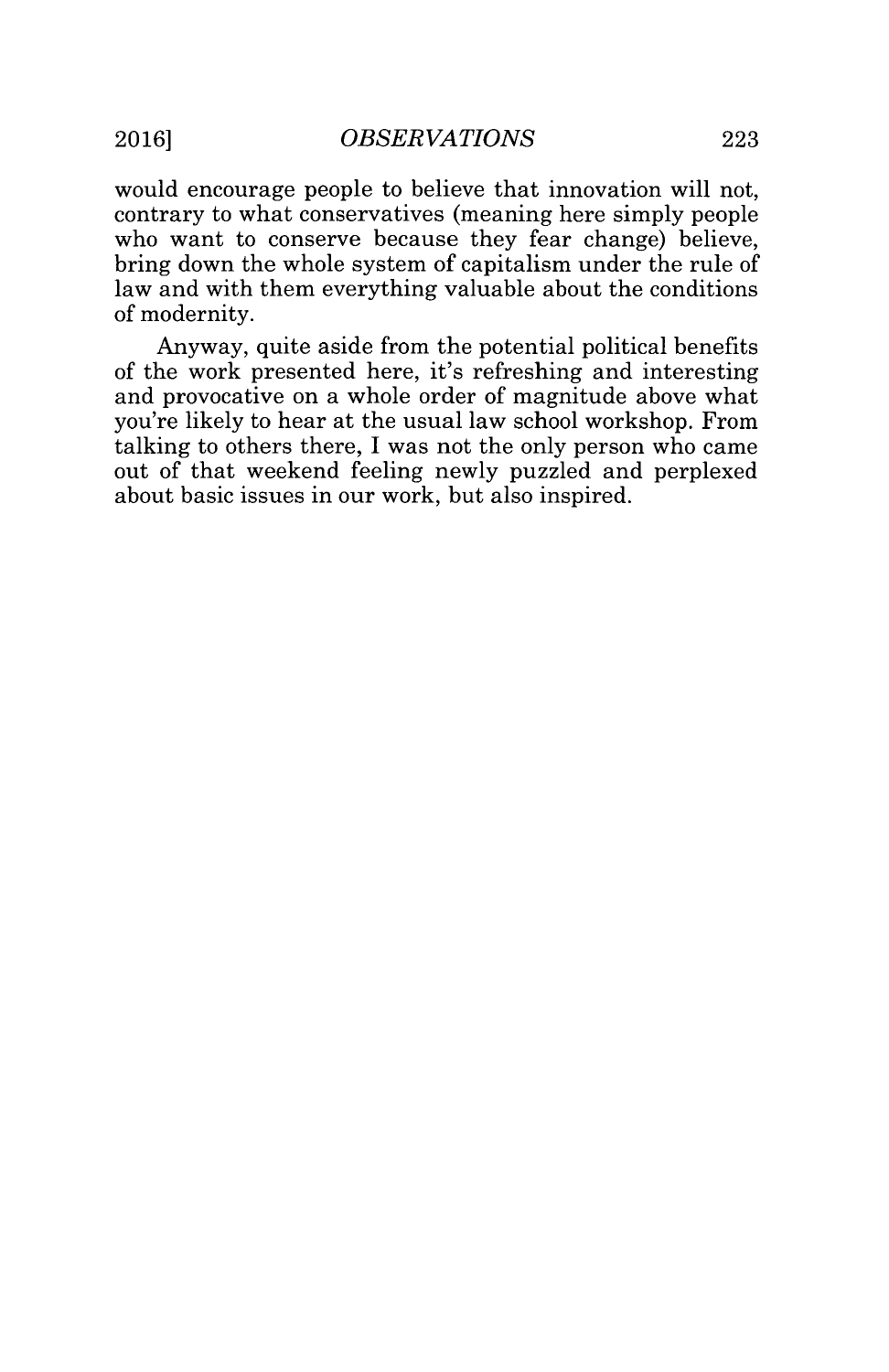$\mathcal{L}^{\text{max}}_{\text{max}}$  and  $\mathcal{L}^{\text{max}}_{\text{max}}$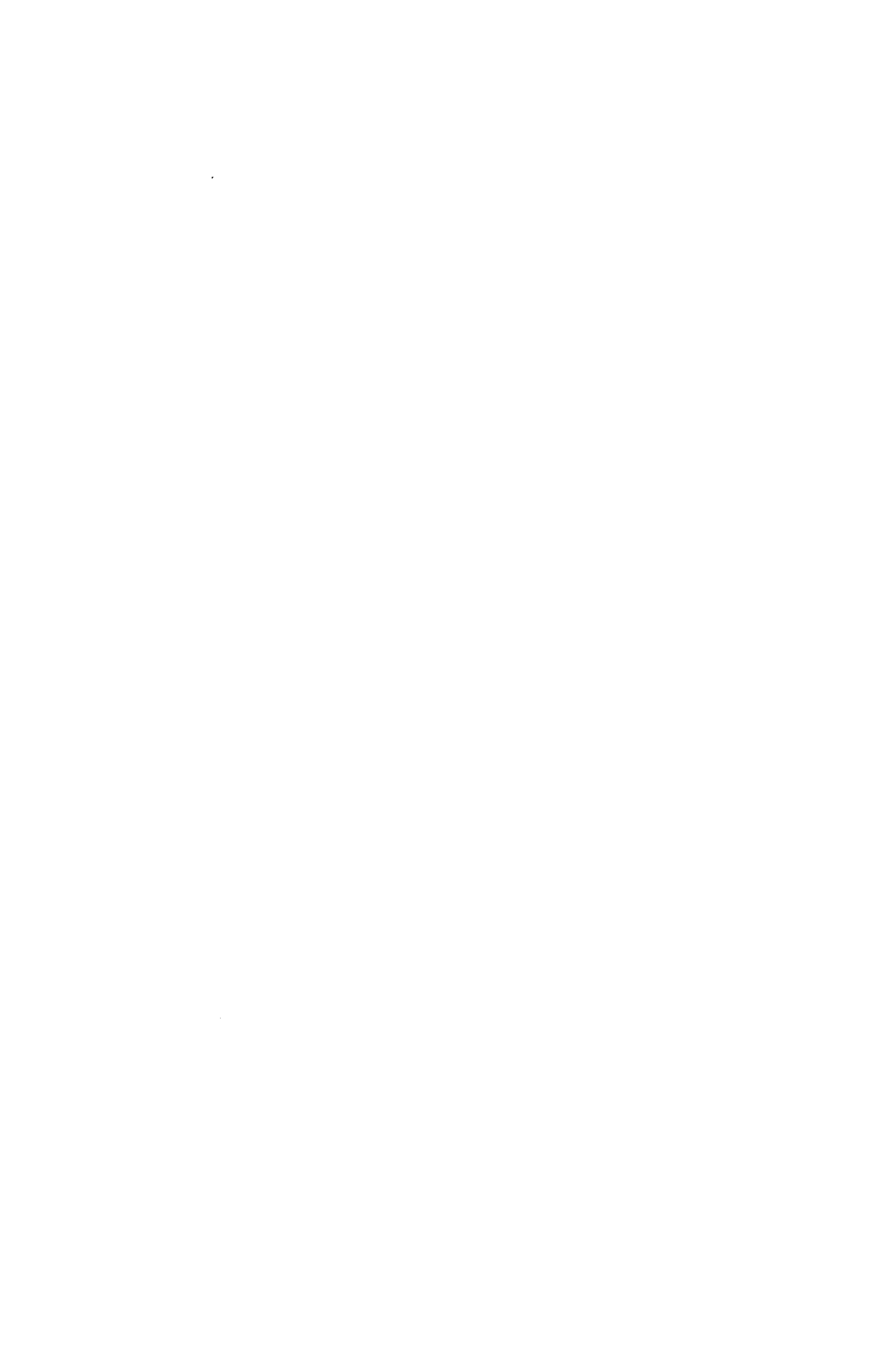# Buffalo Law Review



## **VOLUME LXIV 2016**

**BUFFALO, NEW** YORK

*Copyright 2016 Buffalo Law Review*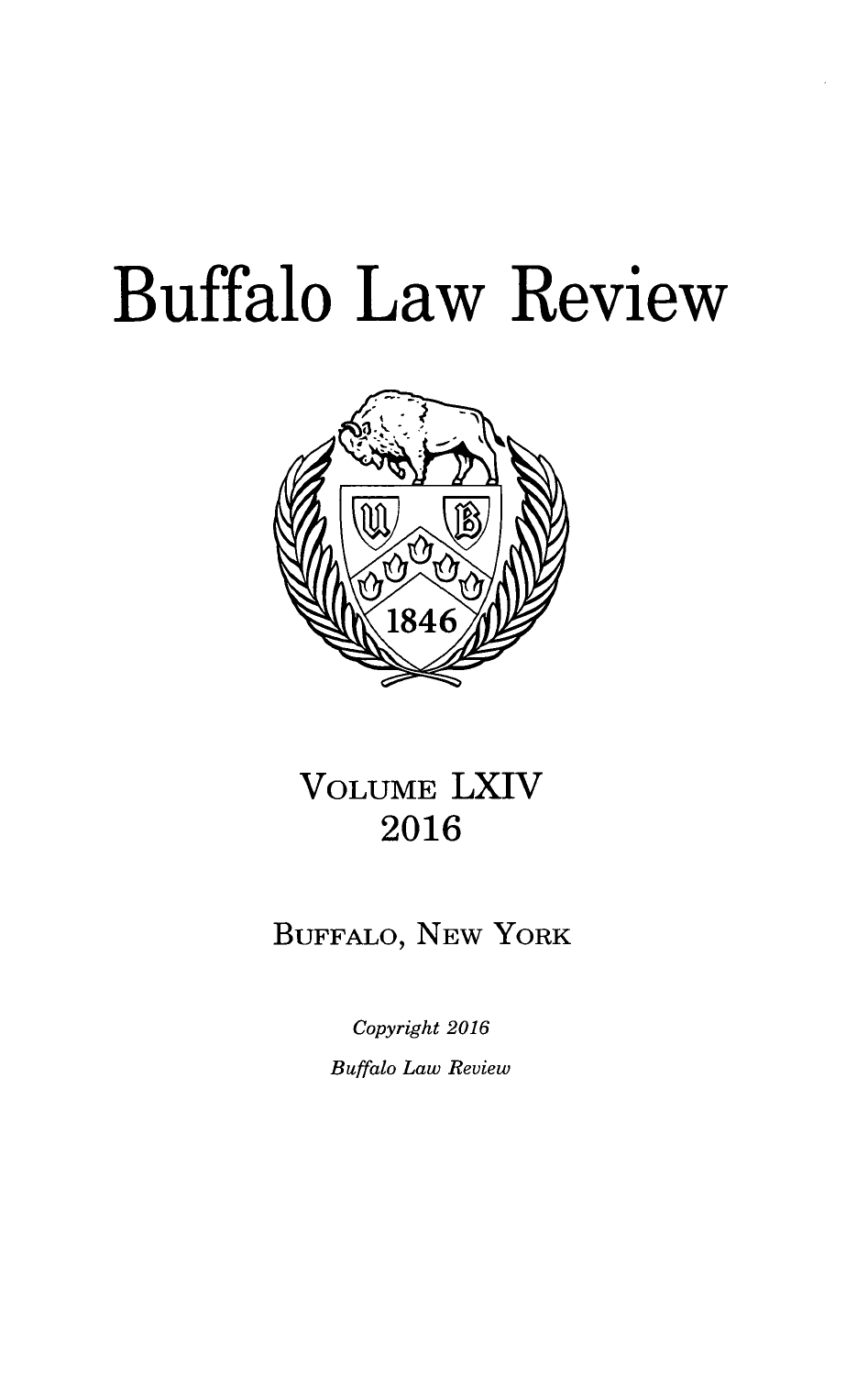#### **SUNY Buffalo Law School THE STATE UNIVERSITY OF NEW YORK**

Nancy L. Zimpher, B.A., M.A., Ph.D. *Chancellor of the State University of New York* Satish Tripathi, B.Sc., M.Sc., **M.S., M.S.,** Ph.D., D.Sc.

*President of the State University of New York at Buffalo*

Charles F. Zukoski B.A., Ph.D. *Provost and Executive Vice President for Academic Affairs*

#### *Administration*

Elizabeth Adelman, B.A., M.L.S, J.D.

James **A.** Gardner, B.A., **J.D.** *Interim Dean and Vice Dean for Legal Information Service* Guyora Binder, A.B., J.D.<br>
Luis Chiesa, B.B.A, J.D., LL.M., J.S.D.<br>
<sup>*Vice Dean for Research and Faculty Development*<br> *Vice Dean for Legal Skills and Director of Clinical*<br> *Vice Dean for Legal Skills and Director of Clin</sup>* Luis Chiesa, B.B.A, **J.D.,** LL.M., **J.S.D.** *Vice Dean for Academic Affairs* Kim Diana Connolly, B.A., **J.D.,** LL.M. *Vice Dean for Legal Skills and Director of Clinical Legal Education* Marlene M. Cook, B.S., **M.S.,** Ph.D. *Vice Dean for Resource Management* Vice Dean for Alumni, Public Relations and Communications<br>Associate Dean for Development Karen R. Kaczmarski, B.A., J.D. **BobbyJo LaDelfa, B.S., M.S., Ph.D.** BobbyJo LaDelfa, B.S., **M.S.,** Ph.D. *Vice Dean for Strategic Planning and Operations* Meredith Lewis, B.A. **M.S., J.D.** *Vice Dean for International and Graduate Programs* Terrance **E.** McCormack, B.A., **M.L.S.** *Associate Director of the Law Library and Manager for Law School Technology* Errol **E.** Meidinger, B.A., M.A., **J.D.,** Ph.D. *Director of Baldy Center for Law and Social Policy* Lisa M. Patterson, A.B., **J.D.** *Associate Dean for Career Services* Melinda R. Saran, B.A., M.P.H., **J.D.** *Vice Dean for Student Affairs* Lillie V. Wiley-Upshaw, B.A., M.A. *Vice Dean for Admissions & Student Life* Sara Zeitler, B.S., **M.S.** *Director of Records, Registration & Financial Aid*

*Faculty*

Samantha Barbas, B.A., **J.D.,** Ph.D. *Associate Professor* Christine Bartholomew, B.A., **J.D.** *Associate Professor* Anya Bernstein, B.A., J.D., Ph.D. Guyora Binder, A.B., J.D. David M. Engel, A.B., M.A., J.D.<br>Charles P. Ewing, B.A., J.D., Ph.D.

- 
- 

Mark Bartholomew, B.A., **J.D.** *Professor* Guyora Binder, A.B., **J.D.** *SUNY Distinguished Professor* Michael Boucai, B.A., **J.D.,** M.Phil *Associate Professor* Irus Braverman, LL.B., M.A., **S.J.D.** *Professor* Lauren Breen, A.B., **J.D.** *Clinical Assistant Professor* **S.** Todd Brown, B.A., **J.D.** *Professor* Luis Chiesa, B.B.A, **J.D.,** LL.M., **J.S.D.** *Professor* Kim Diana Connolly, B.A., **J.D.,** LL.M. *Professor* Matthew **D.** Dimick, B.A., **M.S. J.D.** Ph.D. *Associate Professor* Charles P. Ewing, B.A., **J.D.,** Ph.D. *SUI'Y Distinguished Service Professor* Lucinda M. Finley, B.A., **J.D.** *Frank G. Raichle Professor of Trial and Appellate Advocacy* Heidi Forman, B.S., M.A., **J.D.,** LL.M. *Teaching Faculty* Rebecca R. French, B.A., **J.D.,** LL.M., Ph.D. *Professor* James **A.** Gardner, B.A., **J.D.** *SUNY Distinguished Professor, Bridget and Thomas Black Professor* Bernadette Gargano, B.A., M.A., **J.D.** *Lecturer in Law* Lise Gelernter, A.B., **J.D.** *Teaching Faculty* Michael Halberstam, B.A., **J.D.,** Ph.D. *Associate Professor* Philip Halpern, B.A., **J.D.** *Professor* Nan L. Haynes, B.A., **J.D.** *Lecturer in Law* George Kannar, B.A., **J.D.** *Professor* Stuart **G.** Lazar, A.B., **J.D.,** LL.M. *Professor* Meredith Lewis, B.A. **M.S., J.D.** *Professor* Patrick Long, A.B., **J.D.** *Lecturer in Law* Anjana Malhotra, B.A., **J.D.** *Associate Professor* Susan V. Mangold, A.B., **J.D.** *Professor* Isabel **S.** Marcus, B.A., M.A., **J.D.,** Ph.D. *Professor* Martha T. McCluskey, B.A., **J.D., J.S.D.** *Professor, William J. Magavern Faculty Scholar* Errol **E.** Meidinger, B.A., M.A., **J.D.,** Ph.D. *Margaret W. Wang Professor* Errol E. Meidinger, B.A., M.A., J.D., Ph.D.<br>
Tara J. Melish, B.A., J.D., LL.M.<br> *Associate Professor*<br> *Associate Professor*<br> *Professor*<br> *Professor* Teresa **A.** Miller, B.A., **J.D.,** LL.M. *Professor* James **G.** Milles, B.A., M.A., M.L.I.S., **J.D.** *Professor*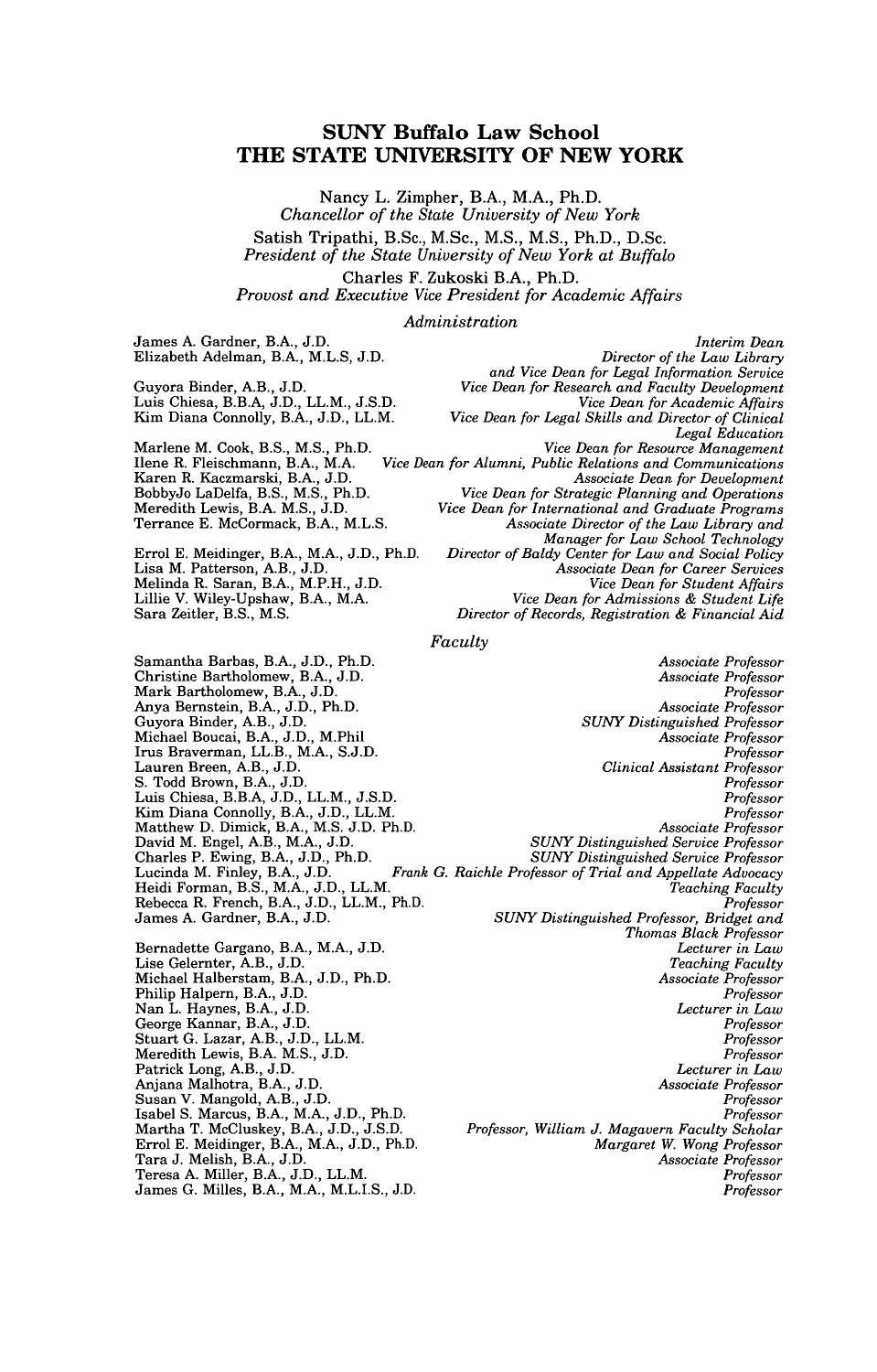Christopher Moellering, A.B., **M.Sc., J.D.** Athena **D.** Mutua, B.A., **J.D.,** M.A., LL.M. Makau W. Mutua, LL.B., LL.M., LL.M., **S.J.D.** *Hilda L. Hurst Faculty Scholar* Johanna Oreskovic, B.A., M.A., **Ed.M., J.D.** Anthony O'Rourke, B.A., **J.D.** Jessica Owley, B.A., M.L.A., **M.S., J.D.,** Ph.D. Stephen Paskey, B.A., **J.D.** Danielle Pelfrey Duryea, B.A., M.A., **J.D.** Stephanie L. Phillips, B.S., **J.D.** Laura B. Reilly, B.A., **J.D.** Melinda R. Saran, B.A., M.P.H., **J.D.** John Henry Schlegel, B.A., **J.D.** *Professo* Barbara **A.** Sherk, B.S., **M.S., J.D.** Matthew Steilen, B.A., **J.D.,** Ph.D. Robert **J.** Steinfeld, B.A., A.M., **J.D.,** LL.M., Ph.D. Rick Su, B.A., **J.D.** Mateo Taussig-Rubbo, B.A., M.Phil., **J.D.,** Ph.D. Monica Wallace, B.A., **J.D.** David **A.** Westbrook, B.A., **J.D.** James **A.** Wooten, B.A., M.A., M.Phil., **J.D.,** Ph.D. *Visiting Clinical Assistant Professor of Law Professor, Floyd H. and Hilda L. Hurst Faculty Scholar SUNY Distinguished Professor, Floyd H. and Lecturer in Law Associate Professor Associate Professor Lecturer in Law Visiting Clinical Assistant Professor of Law Professor Lecturer in Law Teaching Faculty* Professor, Floyd H. and Hilda L. Hurst Faculty Scholar *Teaching Faculty Associate Professor Joseph W. Belluck and Laura L. Aswad Professor of Civil Justice Professor Professor Lecturer in Law Louis A. DelCotto Professor Professor Faculty Emeriti* James B. Atleson, B.A., **J.D.,** LL.M. *SUNY Distinguished Teaching Professor Emeritus* Dianne Avery, B.A., M.A.T., **J.D.** *Professor Emerita* Robert *S.* Berger, A.B., **J.D.** *Professor Emeritus* Barry B. Boyer, B.A., **J.D.** *Professor Emeritus* Thomas F. Disare, B.A., **J.D.** *Clinical Professor Emeritus* Ellen M. Gibson, **J.D., M.L.S.** *Professor Emerita* Thomas **E.** Headrick, B.A., B.Litt., LL.B., Ph.D. *SUNY Distinguished Service Professor Emeritus* George M. Hezel, A.B., M.A., **J.D.** *Clinical Professor Emeritus* Kenneth F. Joyce, B.A., LL.B., LL.M. *SUNY Distinguished Teaching Professor Emeritus* Alfred **S.** Konefsky, B.A., **J.D.** *University at Buffalo Distinguished Professor Emeritus* Janet **S.** Lindgren, B.A., **J.D.** *Professor Emerita*

Lynn M. Mather, B.A., Ph.D. *SUNY Distinguished Service Professor Emerita* Elizabeth B. Mensch, B.A., M.A.T., **J.D.,** LL.M. *SUNY Distinguished Teaching Professor Emerita* R. Nils Olsen, B.A., **J.D.** *Professor Emeritus* Robert I. Reis, B.A., **J.D.,** LL.M. *Professor Emeritus* Judy Scales-Trent, B.A., M.A., **J.D.** *Professor Emerita* Anthony H. Szczygiel, B.A., **J.D.** *Professor Emeritus* Suzanne **E.** Tomkins, B.A., **J.D.** *Clinical Professor Emerita*

The *Buffalo Law Review* is published five times a year **by** the students of **SIJNY** Buffalo Law School. Editorial and general offices are located at **605** John Lord O'Brian Hall, **SUNY** at Buffalo, Amherst Campus, Buffalo, New York 14260, **(716) 645-2059.**

Domestic subscription rate: \$36.00 per year, \$12.00 per issue. Foreign subscription rate: \$40.00<br>per year, \$15.00 per issue. Fourth Class postage is paid at Buffalo, New York, and additional<br>mailing offices. Subscriptions received. Change of address notice should include old and new addresses and zip codes.

Back issues and bound and unbound volumes are available from William **S.** Hein **&** Co., Inc., **1285** Main St., Buffalo, New York 14209, **(716) 882-2600.** Publication number **ISSN 0023 9356.** Also available in electronic format on HeinOnline, http://heinonline.org.

The *Buffalo Law Review* welcomes unsolicited manuscripts on topics of contemporary legal significance. Text should be double spaced. Footnotes should conform to the standards set forth in *The Bluebook* (20th ed. **2015).** Submit manuscripts electronically to BLRarticles2@gmail.com. Hardcopy manuscripts cannot be returned unless accompanied **by** a self-addressed, postage paid envelope. **All** editorial work is performed on **PC** computers using Microsoft Word 2011. Additional publication information can be found on the *Buffalo Law Review* website at http://www.buffalolaw review.org.

Unless otherwise noted, all articles are copyright **@ 2016 by** the *Buffalo Law Review.* Copies may be made for classroom use, provided that: **(1)** the *Buffalo Law Review* is notified; (2) the author and the law review are identified; **(3)** notice of copyright appears on each copy; and (4) copies are distributed at or below cost.

The *Buffalo Law Review* reserves editorial privilege with regard to all matters of form, including, but not limited to, diction, grammar, spelling, syntax and matters of convention, as well as with regard to the substantive accuracy of citations.